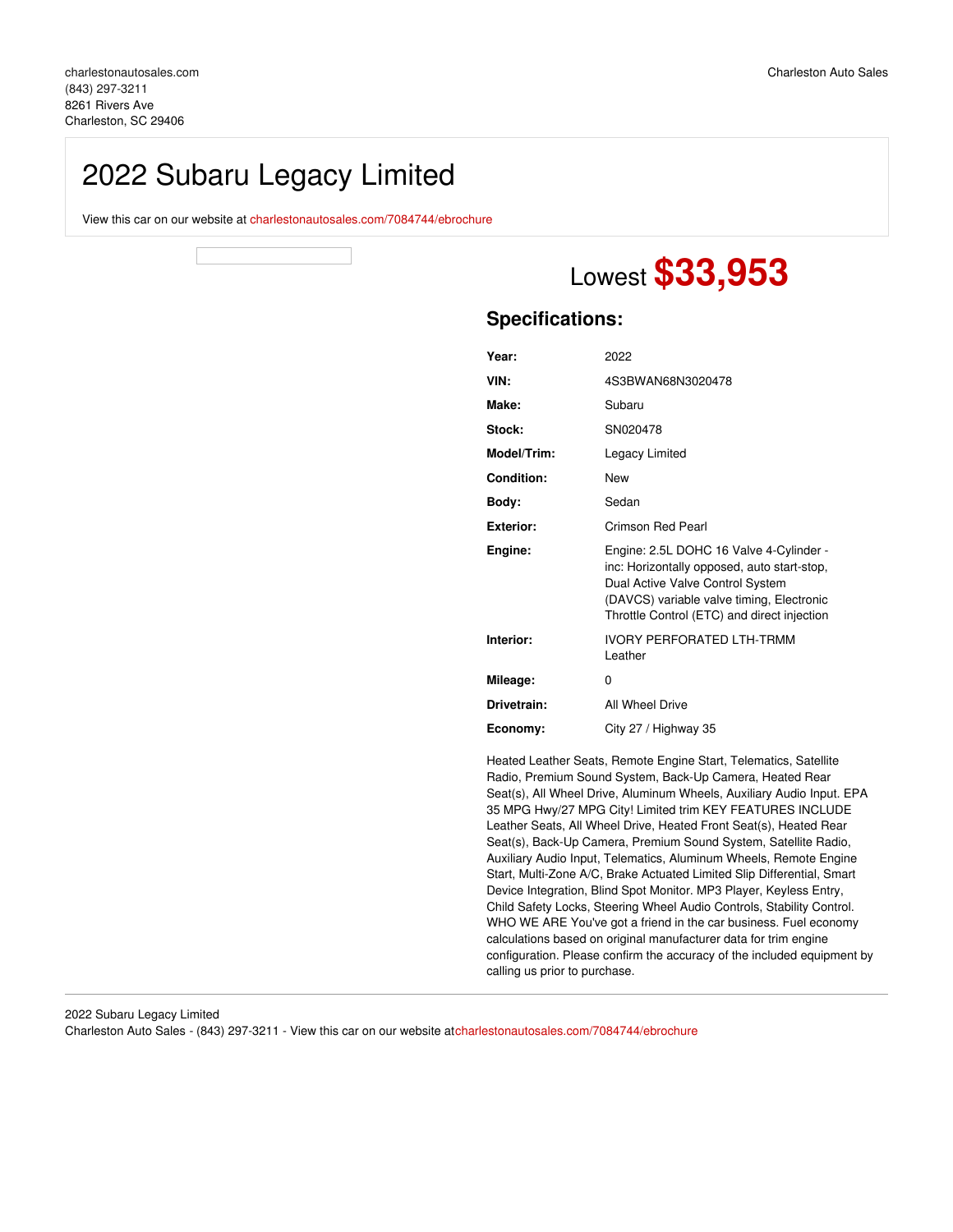

#### 2022 Subaru Legacy Limited

Charleston Auto Sales - (843) 297-3211 - View this car on our website a[tcharlestonautosales.com/7084744/ebrochure](https://charlestonautosales.com/vehicle/7084744/2022-subaru-legacy-limited-charleston-sc-29406/7084744/ebrochure)

## **Installed Options**

## **Interior**

- Heated Front Bucket Seats -inc: 10-way power driver's seat w/2-way power lumbar, 2 position driver's seat memory, 8-way power front passenger seat, reclining seat-back, height and tilt adjustable head restraints and whiplash reducing front seats
- Driver Seat- Passenger Seat
- 60-40 Folding Bench Front Facing Heated Fold Forward Seatback Rear Seat
- Manual Tilt/Telescoping Steering Column
- Gauges -inc: Speedometer, Odometer, Engine Coolant Temp, Tachometer, Trip Odometer and Trip Computer
- Power Rear Windows- Leather/Metal-Look Steering Wheel- Front Cupholder
- Rear Cupholder- Remote Releases -Inc: Power Cargo Access
- Remote Keyless Entry w/Integrated Key Transmitter, 2 Door Curb/Courtesy, Illuminated Entry, Illuminated Ignition Switch and Panic Button
- Proximity Key For Doors And Push Button Start HomeLink Garage Door Transmitter
- Cruise Control w/Steering Wheel Controls- Distance Pacing w/Traffic Stop-Go
- Voice Activated Dual Zone Front Automatic Air Conditioning
- HVAC -inc: Underseat Ducts and Console Ducts Illuminated Locking Glove Box
- Driver Foot Rest- Full Cloth Headliner- Leather/Metal-Look Gear Shifter Material
- Interior Trim -inc: Leatherette/Metal-Look Instrument Panel Insert, Metal-Look/Piano Black Door Panel Insert, Metal-Look/Piano Black Console Insert and Piano Black/Metal-Look Interior Accents
- Leatherette Door Trim Insert
- Perforated Leather-Trimmed Upholstery -inc: silver or ivory stitching
- Driver And Passenger Visor Vanity Mirrors w/Driver And Passenger Illumination, Driver And Passenger Auxiliary Mirror
- Day-Night Auto-Dimming Rearview Mirror
- Full Floor Console w/Covered Storage, Mini Overhead Console w/Storage and 2 12V DC Power Outlets
- Front Map Lights- Delay Off Interior Lighting
- Full Carpet Floor Covering -inc: Carpet Front And Rear Floor Mats
- Carpet Floor Trim, Carpet Trunk Lid/Rear Cargo Door Trim and Carpet Mat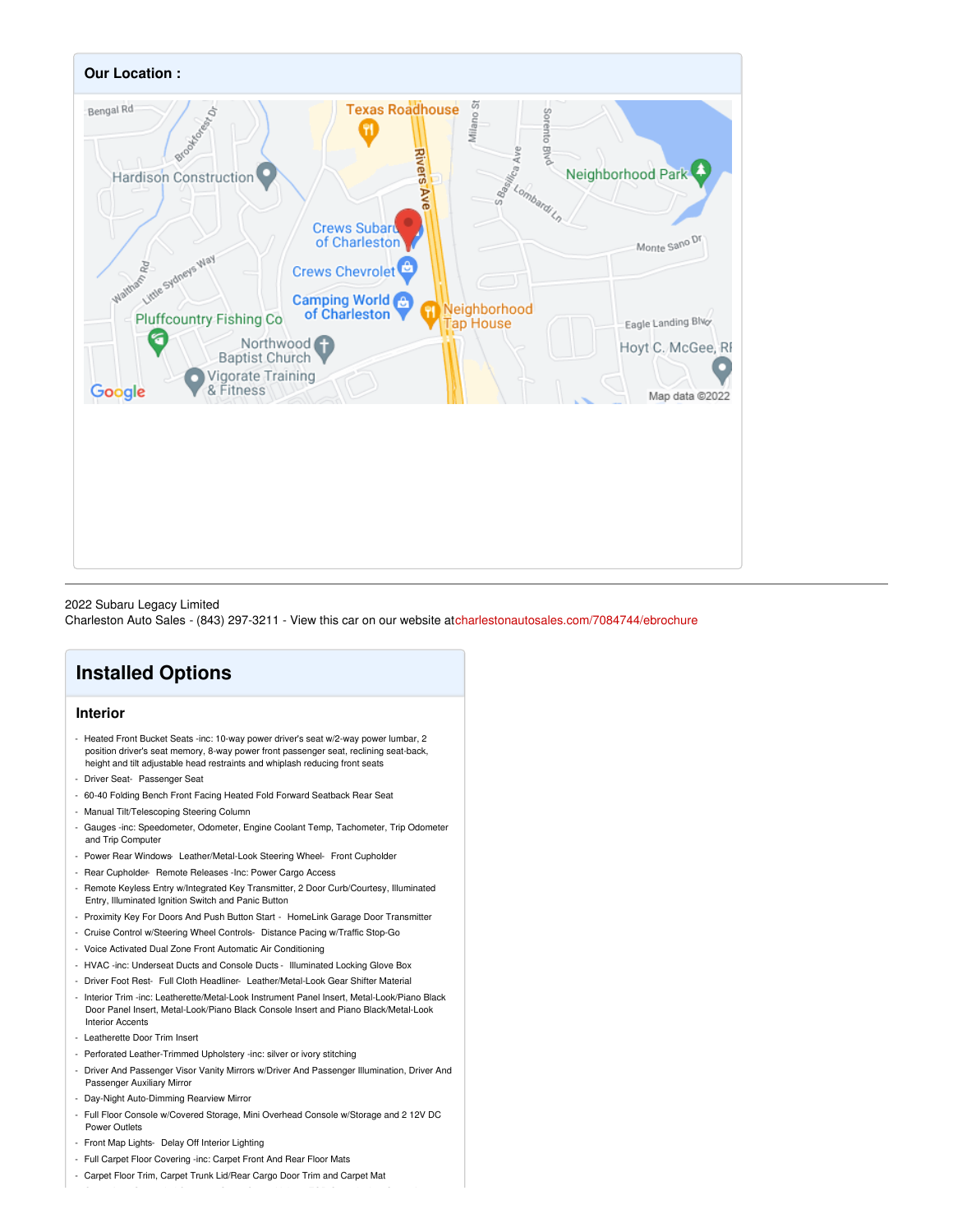- Cargo Area Concealed Storage- Cargo Space Lights- FOB Controls -inc: Cargo Access
- STARLINK Safety and Security (Subscription Required) Tracker System
- Smart Device Remote Engine Start- Door Mirrors
- Driver / Passenger And Rear Door Bins Delayed Accessory Power
- Power Door Locks w/Autolock Feature- Manual Adjustable Rear Head Restraints
- Front Center Armrest w/Storage and Rear Center Armrest- 2 Seatback Storage Pockets
- Seats w/Leatherette Back Material- Perimeter Alarm- Engine Immobilizer- Air Filtration
- 2 12V DC Power Outlets- Compass- Valet Function- Power Fuel Flap Locking Type
- Power 1st Row Windows w/Front And Rear 1-Touch Up/Down Systems Monitor
- Redundant Digital Speedometer- Trip Computer- Outside Temp Gauge
- Analog Appearance

## **Exterior**

- Compact Spare Tire Mounted Inside Under Cargo- Steel Spare Wheel
- Light Tinted Glass- Variable Intermittent Wipers w/Heated Wiper Park
- Front Windshield -inc: Sun Visor Strip- Galvanized Steel/Aluminum Panels
- Grille w/Chrome Bar- Trunk Rear Cargo Access
- Auto On/Off Projector Beam Led Low/High Beam Daytime Running Auto-Leveling Directionally Adaptive Auto High-Beam Headlamps
- Perimeter/Approach Lights- LED Brakelights- Headlights-Automatic Highbeams
- Front Fog Lamps- Tires: 225/50R18 95V All Season
- Wheels: 18" x 7.5J Aluminum-Alloy Black -inc: machine finish and black aluminum-alloy wheel center cap w/Subaru 6 star logo
- Body-Colored Power Heated Side Mirrors w/Manual Folding and Turn Signal Indicator
- Body-Colored Door Handles- Chrome Side Windows Trim
- Body-Colored Rear Bumper w/Black Rub Strip/Fascia Accent
- Body-Colored Front Bumper w/Black Rub Strip/Fascia Accent- Clearcoat Paint
- Fixed Rear Window w/Defroster

### **Safety**

- Heated Front Bucket Seats -inc: 10-way power driver's seat w/2-way power lumbar, 2 position driver's seat memory, 8-way power front passenger seat, reclining seat-back, height and tilt adjustable head restraints and whiplash reducing front seats
- Driver Seat- Passenger Seat
- 60-40 Folding Bench Front Facing Heated Fold Forward Seatback Rear Seat
- Manual Tilt/Telescoping Steering Column
- Gauges -inc: Speedometer, Odometer, Engine Coolant Temp, Tachometer, Trip Odometer and Trip Computer
- Power Rear Windows- Leather/Metal-Look Steering Wheel- Front Cupholder
- Rear Cupholder- Remote Releases -Inc: Power Cargo Access
- Remote Keyless Entry w/Integrated Key Transmitter, 2 Door Curb/Courtesy, Illuminated Entry, Illuminated Ignition Switch and Panic Button
- Proximity Key For Doors And Push Button Start HomeLink Garage Door Transmitter
- Cruise Control w/Steering Wheel Controls- Distance Pacing w/Traffic Stop-Go
- Voice Activated Dual Zone Front Automatic Air Conditioning
- HVAC -inc: Underseat Ducts and Console Ducts Illuminated Locking Glove Box
- Driver Foot Rest- Full Cloth Headliner- Leather/Metal-Look Gear Shifter Material
- Interior Trim -inc: Leatherette/Metal-Look Instrument Panel Insert, Metal-Look/Piano Black Door Panel Insert, Metal-Look/Piano Black Console Insert and Piano Black/Metal-Look Interior Accents
- Leatherette Door Trim Insert
- Perforated Leather-Trimmed Upholstery -inc: silver or ivory stitching
- Driver And Passenger Visor Vanity Mirrors w/Driver And Passenger Illumination, Driver And Passenger Auxiliary Mirro
- Day-Night Auto-Dimming Rearview Mirror
- Full Floor Console w/Covered Storage, Mini Overhead Console w/Storage and 2 12V DC Power Outlets
- Front Map Lights- Delay Off Interior Lighting
- Full Carpet Floor Covering -inc: Carpet Front And Rear Floor Mats
- Carpet Floor Trim, Carpet Trunk Lid/Rear Cargo Door Trim and Carpet Mat
- Cargo Area Concealed Storage- Cargo Space Lights- FOB Controls -inc: Cargo Access
- STARLINK Safety and Security (Subscription Required) Tracker System
- Smart Device Remote Engine Start- Door Mirrors
- Driver / Passenger And Rear Door Bins Delayed Accessory Power
- Power Door Locks w/Autolock Feature- Manual Adjustable Rear Head Restraints
- Front Center Armrest w/Storage and Rear Center Armrest- 2 Seatback Storage Pockets
- Seats w/Leatherette Back Material- Perimeter Alarm- Engine Immobilizer- Air Filtration
- 2 12V DC Power Outlets- Compass- Valet Function- Power Fuel Flap Locking Type
- Power 1st Row Windows w/Front And Rear 1-Touch Up/Down Systems Monitor
- Redundant Digital Speedometer- Trip Computer- Outside Temp Gauge
- Analog Appearance